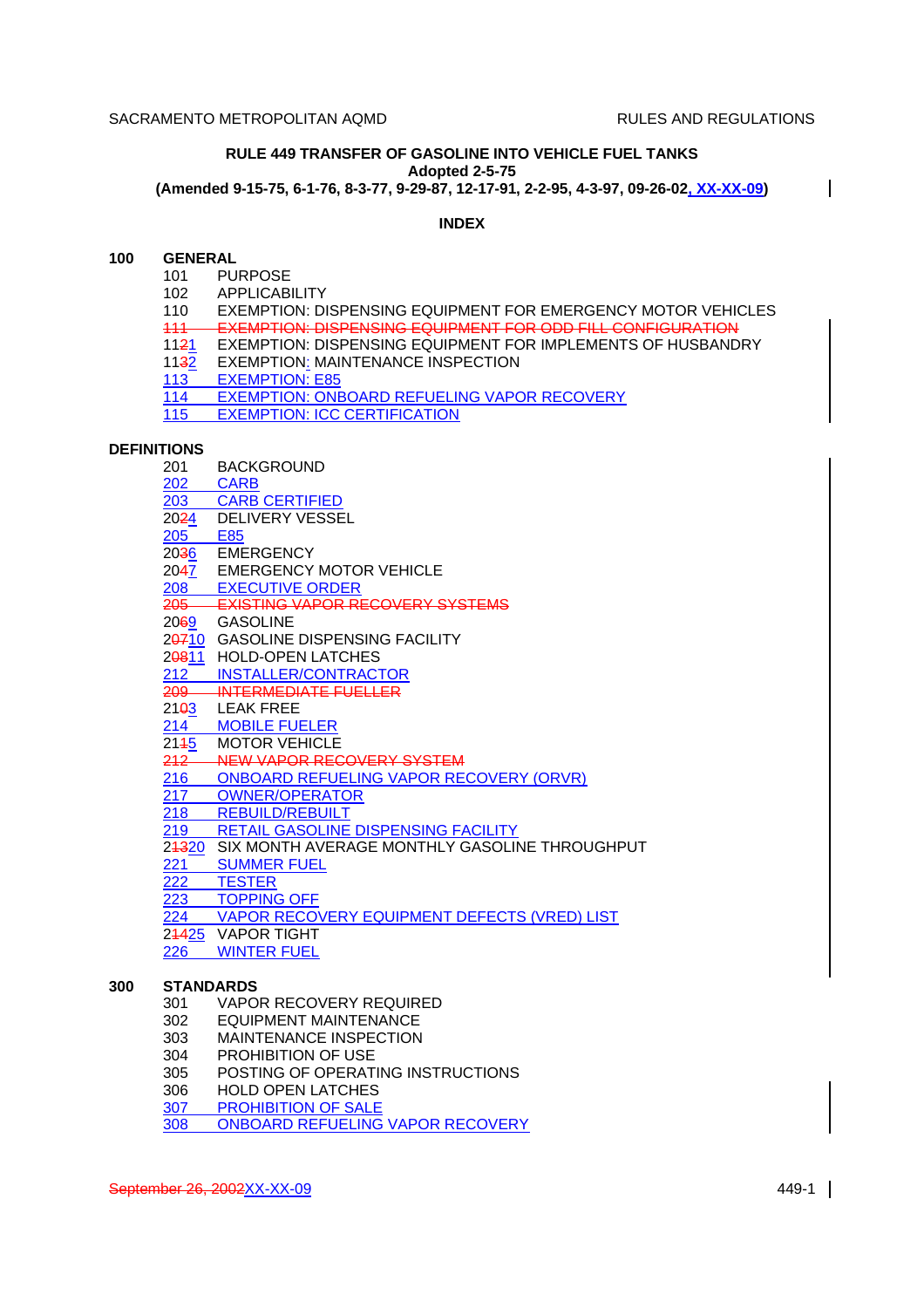# **400 ADMINISTRATIVE REQUIREMENTS**

- 401 COMPLIANCE SCHEDULE
- 4021 TEST REQUIREMENTS FOR VAPOR RECOVERY SYSTEM
- 402 CERTIFICATION
- 403 OPERATION AND MAINTENANCE MANUAL
- 404 NOTIFICATION OF TESTING

# **500 MONITORING AND RECORDS**

- 501 TESTING PROCEDURE
	- 502 RECORDKEEPING
	- 503 RECORDS FOR ORVR EXEMPTION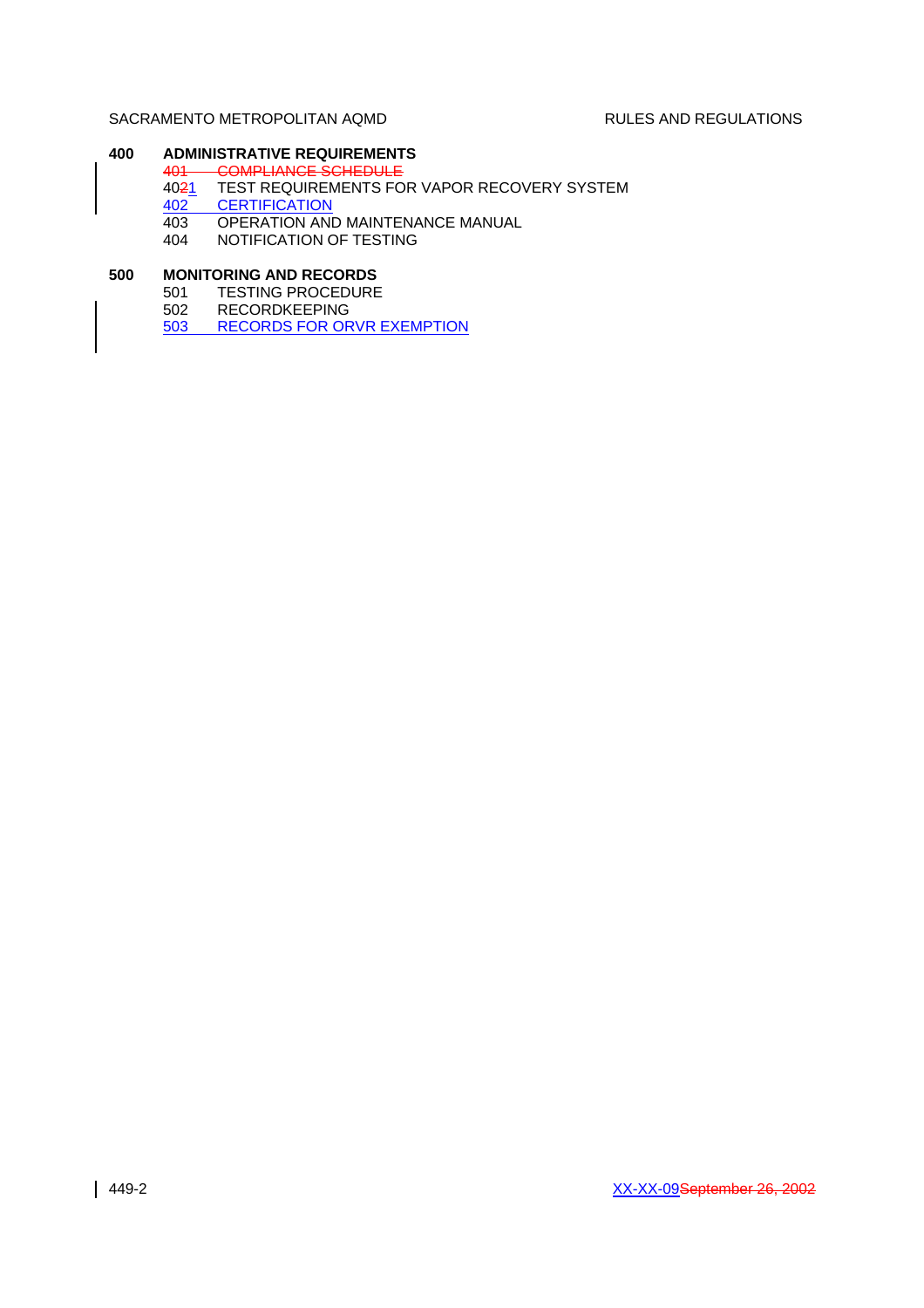#### **100 GENERAL**

- 101 **PURPOSE:** To limit the emission of gasoline vapor into the atmosphere when motor vehicle fuel tanks are filled.
- 102 **APPLICABILITY:** The provisions of this rule shall apply to the transfer of gasoline from any stationary storage tank or delivery vessel into any motor vehicle fuel tank.
- 110 **EXEMPTION, DISPENSING EQUIPMENT FOR EMERGENCY MOTOR VEHICLES:** The provisions of this rule shall not apply to dispensing equipment that is used exclusively for the fueling of emergency motor vehicles while on location at an emergency.
- 111 **EXEMPTION, DISPENSING EQUIPMENT FOR ODD FILL CONFIGURATION:** The provisions of this rule shall not apply to dispensing equipment that is used exclusively for the fueling of motor vehicles where the motor vehicle fill-neck configuration, location, or other design feature prevents compliance with Section 301 when the motor vehicles are fueled with booted vapor recovery nozzles that are part of a balance Phase II recovery systems.
- 1121 **EXEMPTION, DISPENSING EQUIPMENT FOR IMPLEMENTS OF HUSBANDRY:** The provisions of this rule shall not apply to dispensing equipment which is used primarily for the fueling of implements of husbandry as such vehicles are defined in Division 16 (Section 36000 et seq) of the California Vehicle Code, if such container is equipped with a permanent submerged fill pipe.
- 1132 **EXEMPTION, MAINTENANCE INSPECTION:** The maintenance inspection requirements in Section 303 shall not be required on Saturdays, Sundays, and holidays for gasoline dispensing facilities with a six month average monthly gasoline throughput of less than 100,000 gallons.
- 113 **EXEMPTION, E85:** The requirements of this rule shall not apply to the dispensing of E85 into a vehicle fuel tank until CARB certifies Phase II vapor recovery systems for the dispensing of E85.
- 114 **EXEMPTION, ONBOARD REFUELING VAPOR RECOVERY:** Except for Sections 308 and 503, the requirements of this rule shall not apply to non-retail gasoline dispensing facilities where 100 percent of the vehicles being refueled are equipped with onboard refueling vapor recovery (ORVR) systems.
- 115 **EXEMPTION, ICC CERTIFICATION:** The requirements of Section 402 shall not apply to the owner/operator of a gasoline dispensing facility or his/her direct employee(s) when replacing any defective nozzles, hoses and breakaways with new or CARB certified re-manufactured components of the same make and model, or alternatives specifically identified in the latest applicable CARB Executive Order.

#### **200 DEFINITIONS**

- 201 **BACKGROUND:** A reading as methane on a portable hydrocarbon detection instrument which is determined at least three (3) meters upwind from the affected device to be inspected and uninfluenced by any specific emission point.
- 202 **CARB:** The California Air Resources Board.
- 203 **CARB CERTIFIED:** A Phase I or Phase II vapor recovery system, equipment, or any component thereof, for which CARB has evaluated its performance and issued a valid Executive Order pursuant to Health and Safety Code Section 41954. Each component of a system is a separate CARB certified item and cannot be replaced with a non-certified item or other items that are not certified for use with the particular system. Except for qualified repairs, a CARB certified component shall be as supplied by the qualified manufacturer. A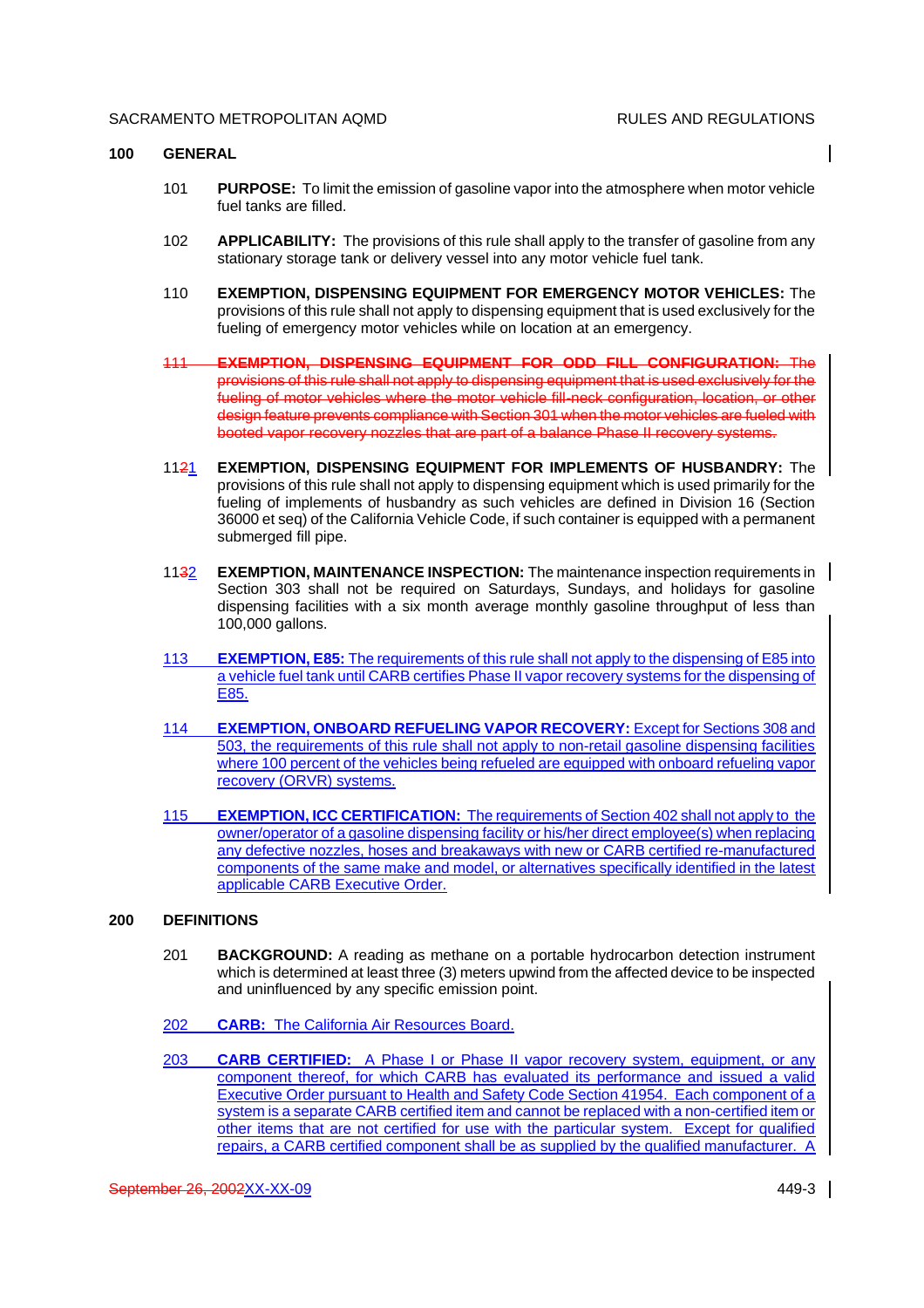rebuilt component shall not be deemed as CARB certified unless the person who rebuilds the component is authorized by CARB to rebuild the designated CARB certified component.

- 2024 **DELIVERY VESSEL:** Any motor vehicle, trailer, or rail car used for the transportation of gasoline.
- 205 **E85:** Any alternative vehicle fuel with a nominal 85 percent ethanol composition, having a Reid vapor pressure of 4 pounds per square inch or greater and meeting the specifications of Title 13 CCR Section 2292.4.
- 203206 **EMERGENCY:** An unforeseen combination of circumstances that calls for immediate action to prevent further injury, loss of life or damage to property.
- 204207 **EMERGENCY MOTOR VEHICLE:** A motor vehicle used for fire fighting purposes.
- 208 **EXECUTIVE ORDER:** A document issued by CARB pursuant to Health and Safety Code Section 41954 certifying that a specific vapor recovery system meets the applicable performance specifications and setting conditions for the certification.
- 205 **EXISTING VAPOR RECOVERY SYSTEM:** A vapor recovery system for which the owner or operator has received an Authority to Construct or a Permit to Operate on or before September 26, 2002.
- 206209 **GASOLINE:** Any petroleum distillate or petroleum distillate/alcohol blend having a Reid vapor pressure of 4 pounds per square inch absolute or greater as determined by a method specified in Section 501.1
- 207210 **GASOLINE DISPENSING FACILITY:** An intermediate fueller mobile fueler or a stationary source consisting of one or more storage tanks and associated equipment that receives, stores, and dispenses gasoline to motor vehicle fuel tanks.
- 20811 **HOLD-OPEN LATCHES:** A hold-open latch is any device permanently attached to a gasoline dispensing nozzle for the purpose of providing a continuous flow of gasoline after the operator has started the flow, without the operator's continued assistance.
- 212 **INSTALLER/CONTRACTOR**: A person(s) engaged in the installation, alteration, repair, or replacement of a vapor recovery system or its components at a gasoline dispensing facility.
- 209 **INTERMEDIATE FUELLER:** A delivery vessel used to dispense gasoline directly to a motor vehicle fuel tank.
- 2103 **LEAK FREE**: A liquid leak of less than three drops per minute.
- 214 **MOBILE FUELER:** Any gasoline delivery vessel with an attached container that is used to transport and dispense gasoline from an onboard storage container into any motor vehicle fuel tank.
- 2145 MOTOR VEHICLE: Any vehicle which is self-propelled and operates on a highway as defined in Section 415 of the California Vehicle Code.
- 212 **NEW VAPOR RECOVERY SYSTEM:** A vapor recovery system for which the owner or operator receives an Authority to Construct after September 26, 2002.
- 216 **ONBOARD REFUELING VAPOR RECOVERY (ORVR):** A vehicle-based vapor recovery system required by California Code of Regulations, Title 13, Section 1978, or Title 40, Code of Federal Regulations, Part 86.
- 217 **OWNER/OPERATOR:** Any person who owns, leases, or operates a gasoline dispensing facility.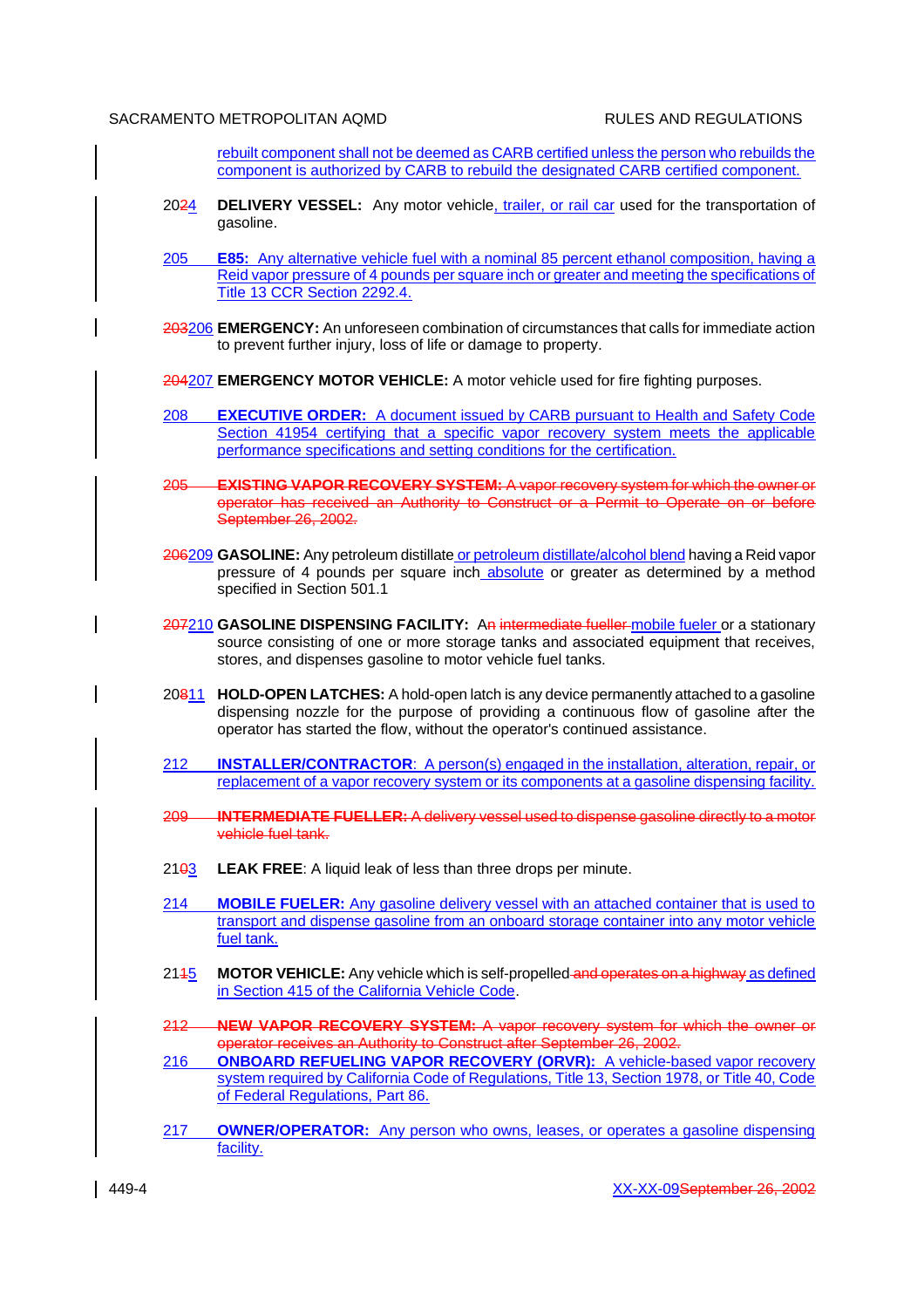- 218 **REBUILD/REBUILT:** Repairs, replacements, or reconstructions to any part of a component of a vapor recovery system that forms the gasoline vapor passage of the component, or that comes in contact with the recovered gasoline vapors in the component. Rebuild does not include the replacement of a complete component with another CARB certified complete component; nor does it include the replacement of a spout, bellows, or vapor guard of a CARB certified nozzle. The new part shall be CARB certified and as supplied by the qualified manufacturer specifically for the CARB certified nozzle.
- 219 **RETAIL GASOLINE DISPENSING FACILITY:** A gasoline dispensing facility subject to payment of California sales tax on gasoline sales.
- 21320 **SIX MONTH AVERAGE MONTHLY GASOLINE THROUGHPUT:** The sum of a gasoline dispensing facility's total gasoline throughput for six months divided by six.
- 221 **SUMMER FUEL:** Gasoline that is required to comply with the requirements of Title 13 CCR, Section 2262.4.
- 222 **TESTER:** Any person(s) who conducts performance or reverification test as required by this Rule or by a CARB Executive Order.
- 223 **TOPPING OFF:** An attempt by a person filling up a motor vehicle to dispense gasoline after the dispensing nozzle primary shut-off mechanism has engaged. The filling of a motor vehicle tank that, because of the configuration of the fill pipe, causes premature activation of the primary shutoff mechanism shall not be considered topping off.
- 224 **VAPOR RECOVERY EQUIPMENT DEFECTS (VRED) LIST**: A list of defects CARB has identified as substantially impairing the efficiency of the vapor recovery system, incorporated by reference in Title 17 CCR Section 94006, pursuant to California Health & Safety Code Section 41960.2(c).
- 21425 **VAPOR TIGHT:** A condition under which the concentration of total organic compounds does not exceed 10,000 ppmy (expressed as **propmethane)** above background, as determined pursuant to Section 501.2.
- 226 **WINTER FUEL:** Gasoline that is not required to comply with the regulations that are applicable to summer fuel.

#### **300 STANDARDS**

- 301 **VAPOR RECOVERY REQUIRED:** A person shall not transfer, or permit the transfer of, gasoline from a stationary storage container with a capacity of 250 gallons or more, or delivery vessel mobile fueler with a capacity of 250-120 gallons or more, into any motor vehicle fuel tank with a capacity of 5 gallons or more unless the displaced gasoline vapors or gases are processed by a CARB certified vapor recovery system. that shall prevent emission to the atmosphere of at least 95%, by weight of the hydrocarbon vapors displaced from the motor vehicle fuel tank during the transfer of gasoline into the fuel tank. The vapor recovery system may collect displaced vapors for reprocessing or destruction and it must be certified by the California Air Resources Board. The vapor recovery system shall have:
	- 301.1 For summer fuel, a gasoline vapor control efficiency of at least 95% by weight and a mass emission factor not exceeding 0.38 pounds of gasoline vapors per 1,000 gallons of gasoline dispensed; and
	- 301.2 For winter fuel, a gasoline vapor control efficiency of at least 95% by weight or a mass emission factor not exceeding 0.38 pounds of gasoline vapors per 1,000 gallons of gasoline dispensed.
- 302 **EQUIPMENT MAINTENANCE:** A person shall not transfer, or permit the transfer, or provide equipment for the transfer, of gasoline from a stationary storage container or mobile fueler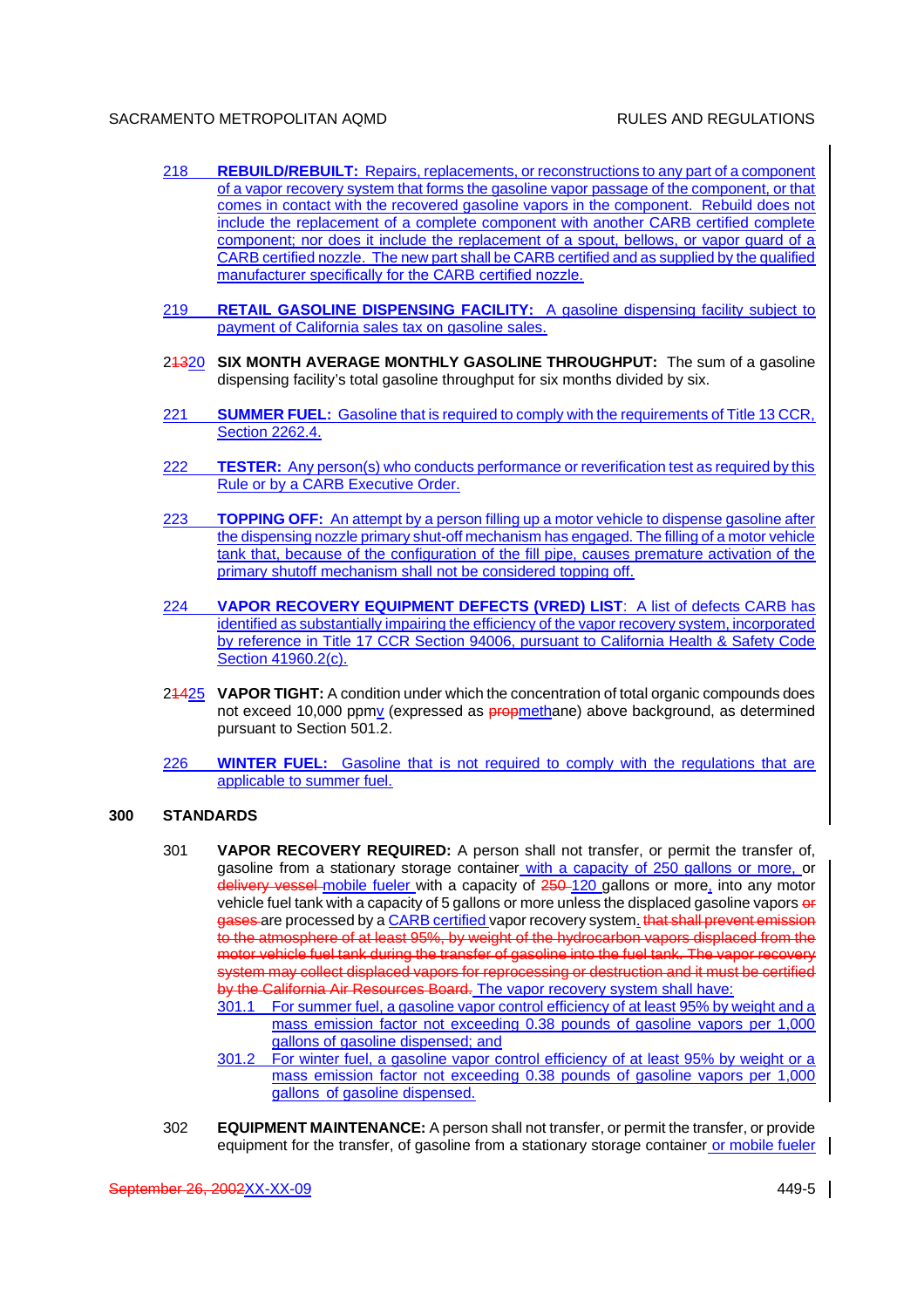subject to the provisions of Section 301 into any motor vehicle fuel tank of 5 gallons or more capacity unless:

- 302.1 The vapor recovery system is operating in accordance with the applicable California Air Resources BoardCARB certification Executive Orders, the manufacturer's specifications, and is maintained to be leak free, vapor tight, and in good working order; and
- 302.2 The equipment is operated and maintained without any of the applicable defects listed in the VRED List-California Administrative Code Section 94006, Subchapter 8, Chapter 1, Part III, of Title 17.

#### 303 **MAINTENANCE INSPECTION:**

- 303.1 Beginning March 27, 2003, mMaintenance inspections, except as provided in Section 1132, shall be conducted for each day the vapor recovery system is operated to ensure that vapor recovery system components that are verifiable through direct measurement or observation are in proper working order.
- 303.2 Any equipment with a major defect listed in the VRED List California Code of Regulations, Title 17, Part III, Chapter 1, Subchapter 8, Section 94006, shall be removed from service and tagged to ensure that it is not used until it is repaired and brought into compliance before being returned to service.
- 303.2 The owner or operator of a vapor recovery system shall insure that the removal from service of one component of a vapor recovery system with multiple components will not result in gasoline liquid or vapors entering the atmosphere. If the removal of the defective component of the vapor recovery system does not ensure the integrity of the rest of the vapor recovery system, then the entire vapor recovery system shall be shutdown and repaired prior to returning to service.
- 303.3 Defects discovered during the maintenance inspection and repaired in accordance with Title 17, Division 3, Subchapter 7.5, Chapter 1, Section 93101 of California Code of Regulations such that after repair gasoline liquid or vapors do not enter the atmosphere shall not constitute a violation of Rule 449.
- 304 **PROHIBITION OF USE:** Whenever a Phase II vapor recovery system, or any component thereof, contains a defect-specified by the Air Resources Board pursuant to Section 41960.2(c) of the Health and Safety Code or specified in Section 302 of this rule listed in the VRED List, the Air Pollution Control Officer operator shall mark such system or component "Out of Order". No person shall use or permit the use of such marked component or system until it has been repaired, replaced, or adjusted, as required to permit proper operation, and the Air Pollution Control Officer has reinspected it or has authorized its use pending reinspection.
- 305 **POSTING OF OPERATING INSTRUCTIONS:** The operator of each retail facility utilizing a Phase II system shall conspicuously post in the gasoline dispensing area operating instructions for the system and the Sacramento Metropolitan Air Quality Management District's or the California Air Resources Board's CARB's telephone number for complaints. The instructions shall clearly describe how to fuel motor vehicles correctly with vapor recovery nozzles utilized at the station, and shall include a warning that topping off may result in spillage or recirculation of gasoline and therefore is prohibited.
- 306 **HOLD OPEN LATCHES:** All gasoline dispensing nozzles subject to Section 301 shall be equipped with hold open latches unless the usage of the hold open latch is prohibited by the local fire Marshall.
- 307 **PROHIBITION OF SALE:** A person shall not supply, offer for sale, sell, install or allow the installation of any new or rebuilt vapor recovery system or any of its components, unless the system and component are CARB certified. Each vapor recovery system and its components shall be clearly and permanently marked with the qualified manufacturer's name and model number as certified by CARB. In addition, any qualified manufacturer who rebuilds a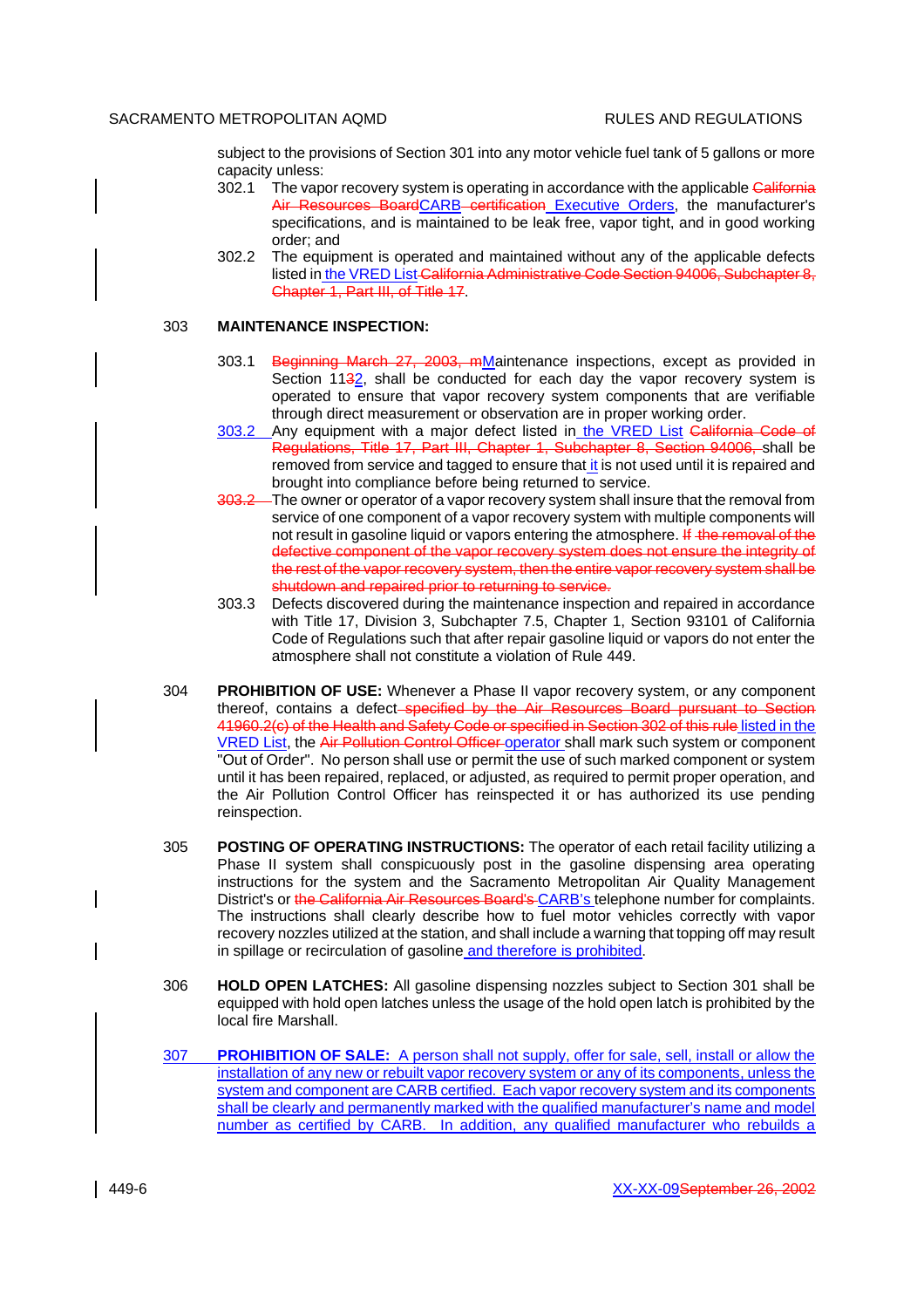component shall also clearly and permanently mark the corresponding information on the component.

- 308 **ONBOARD REFUELING VAPOR RECOVERY:** The owner or operator of a non-retail gasoline dispensing facility claiming exemption pursuant to Section 114 shall submit an application pursuant to Rule 201- GENERAL PERMIT REQUIREMENTS for an Authority to Construct and Permit to Operate the gasoline dispensing facility and agree to comply with the following conditions:
	- 308.1 No fuel shall be dispensed into a vehicle that is not owned or under direct control of the owner/operator, except for a vehicle being used in an emergency;
	- 308.2 No fuel shall be dispensed into a vehicle not equipped with an ORVR system, except for a vehicle being used in an emergency.
	- 308.3 The gasoline dispensing facility shall use nozzles that are part of a CARB certified vapor recovery system, except that the vapor return line shall be sealed off.

#### **400 ADMINISTRATIVE REQUIREMENTS**

- 401 **COMPLIANCE SCHEDULE:** The owner or operator of a vapor recovery system subject to the requirements of Section 301 shall conduct and pass the first reverification tests required by Section 402.1 as follows:
	- 401.1 For a gasoline dispensing facility that has passed performance or reverification tests between October 1, 2001 and September 30, 2002: within 13 months of the most recent successful tests.
	- 401.2 All other gasoline dispensing facilities: by March 1, 2003.

# 4021 **TEST REQUIREMENTS FOR VAPOR RECOVERY SYSTEM**: The following

requirements are to verify the proper operation of a vapor recovery system.

- 4021.1 **Required Tests:** Except as Unless otherwise specified in the relevant California Air Resources Board CARB Executive Orders, performance and reverification tests shall include the following, as applicable, according to the test methods specified in Section 501 of this rule:
	- a. Static Pressure (Leak Decay) Test
	- b. Air-to-Liquid (A/L) ratio test
	- c. Dynamic Back Pressure Test, and
	- d. Liquid Removal Test for balance systems with liquid removal device required by the California Air Resources Board CARB Executive Orders if | more than 100mL of liquid is found in the vapor path. This shall be determined by lowering the gasoline dispensing nozzle into a container and draining all liquid, then measuring the amount of liquid using a graduated cylinder or graduated beaker.
- 4021.2 **New or Modified Vapor Recovery SystemInitial Tests:** Within 30 calendar days of completion of construction or modification of any new or modified vapor recovery system, the owner or operator shall conduct and pass all applicable performance tests.
- 4012.3 **Existing Vapor Recovery System:** The owner or operator shall conduct and pass all applicable reverification tests pursuant to the following schedule and within the time frame presented in Section 401.
- **a. Testing Frequency:** The owner/operator of a gasoline dispensing facility shall perform and pass all applicable reverification tests annually, or more frequently as required by the applicable CARB Executive Order. at a frequency determined by the six month average monthly gasoline throughput. The six month period shall begin on the first of the month immediately following the most recent successful test.
	- $\frac{4a}{6}$ . Gasoline dispensing facilities with a six month average monthly gasoline throughput of 100,000 gallons or greater shall conduct and pass reverification tests within 30 days of the end of the six-month period each required period following the most recent successful test.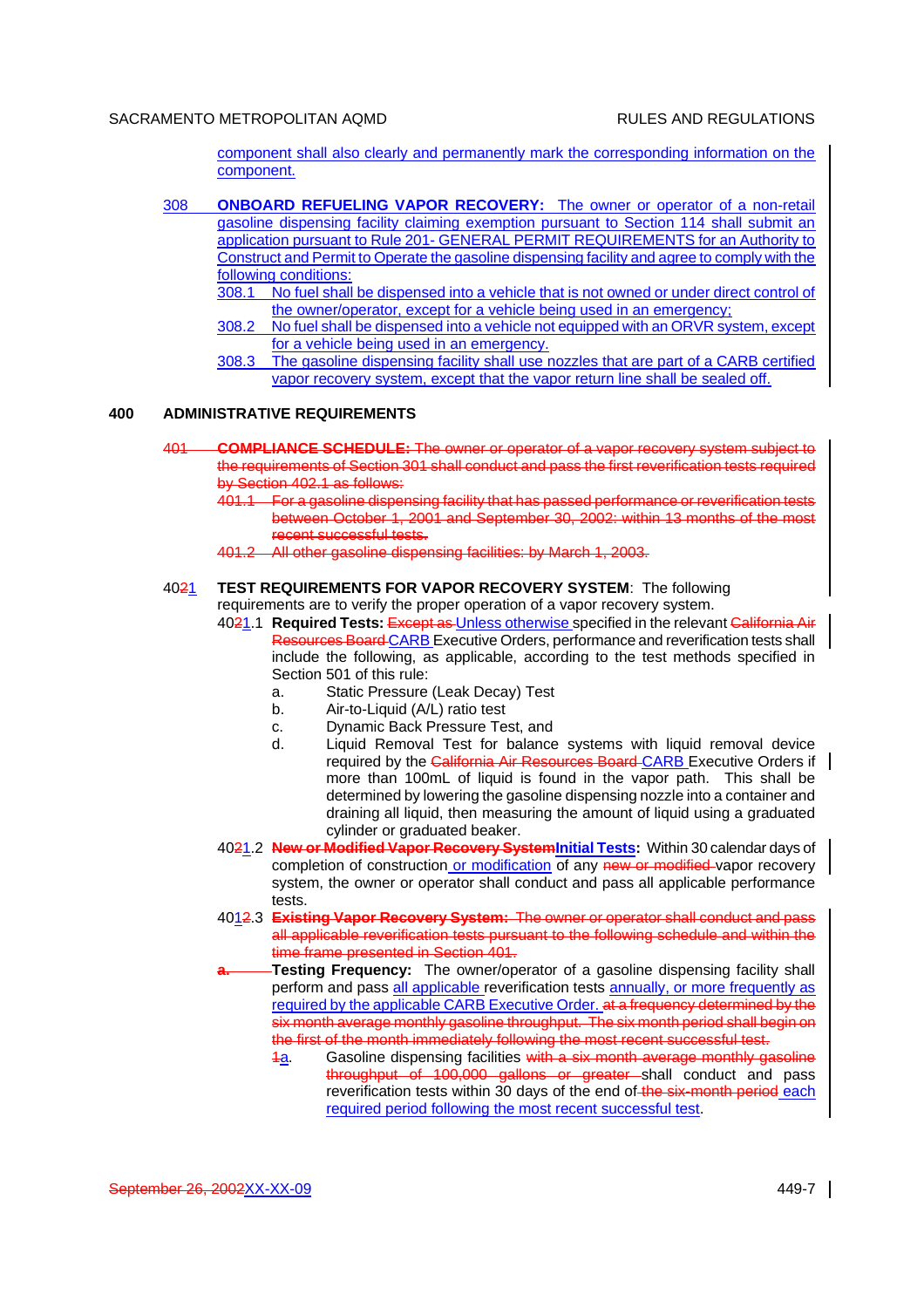- 2b. Gasoline dispensing facilities with a six-month average monthly gasoline throughput less than 100,000 gallons shall conduct and pass reverification tests within one year of the most recent successful test.
	- If California Air Resources BoardCARB-certified in-station diagnostics are used, the Air Pollution Control Officer may change the required frequency of reverification testing to no less than once every two years if allowed by the applicable California Air Resources Board-CARB Executive Orders.

#### 402 **CERTIFICATION:**

- 402.1 Effective (3 months after date of adoption), installers/contractors shall not install, alter, repair or replace a vapor recovery system unless they meet all of the following requirements:
	- a. Be certified by the International Code Council (ICC) for Vapor Recovery System Installation and Repair, and, if required, be certified by the system manufacturer.
	- Maintain valid certifications as required in paragraph (a).
	- Have and make available on site proof of any and all certifications required by this Rule, the Executive Order and the Installation, Operation and Maintenance Manual in order to install or maintain specific systems.
- 402.2 Testers shall not test a vapor recovery system unless they meet all of the following requirements:
	- a. Effective 3 months after a certification test is available, be certified by the International Code Council (ICC) for Vapor Recovery System Testing and Repair.
	- b, If required by the Executive Order, be certified by the system manufacturer.
	- c. Maintain valid certifications as required in paragraph (a) and (b).
	- d. Have and make available on site proof of any and all certifications required by this Rule, the Executive Order and the Installation, Operation and Maintenance Manual in order to test specific systems.
- 403 **OPERATION AND MAINTENANCE MANUAL:** No later than March 27, 2003, tThe owner/operator of a vapor recovery system shall have available an operation and maintenance manual. The manual shall be kept on-site and made available to any person who operates, inspects, maintains, repairs, or tests the vapor recovery equipment as well as the Air Pollution Control Officer upon request. The manual shall, at a minimum, include the following current information:
	- 403.1 All applicable California Air Resources Board CARB Executive Orders and associated Installation, Operation and Maintenance Manuals, Approval Letters, and District permits,
	- 403.2 Manufacturer's manual(s) for all installation, operation and maintenance procedures as required to be provided by California Air Resources Board CARB CP-201 and CP-206 and any additional instruction provided by the manufacturer,
	- 403.3 System and/or component testing requirements, including test schedules and passing criteria for each of the standard tests listed in Section 4021, and
	- 403.4 Protocol for performing daily maintenance inspections, including the components to be inspected and the defects requiring repair.
- 404 **NOTIFICATION OF TESTING:** At least 7 days prior to performance or reverification testing, the owner or operator shall notify the Air Pollution Control Officer of the exact date and time of the test. If the vapor recovery system fails any of the applicable tests and the necessary repairs are performed that same day, the owner or operator may retest the vapor recovery system on the same day without re-notification, provided that the reasons for the test failure and any repairs performed are properly documented in the test reports and repair records.

# **500 MONITORING AND RECORDS**

501 **TESTING PROCEDURE:** The performance and reverification tests shall be conducted in accordance with the following test methods. All test methods referenced in this section shall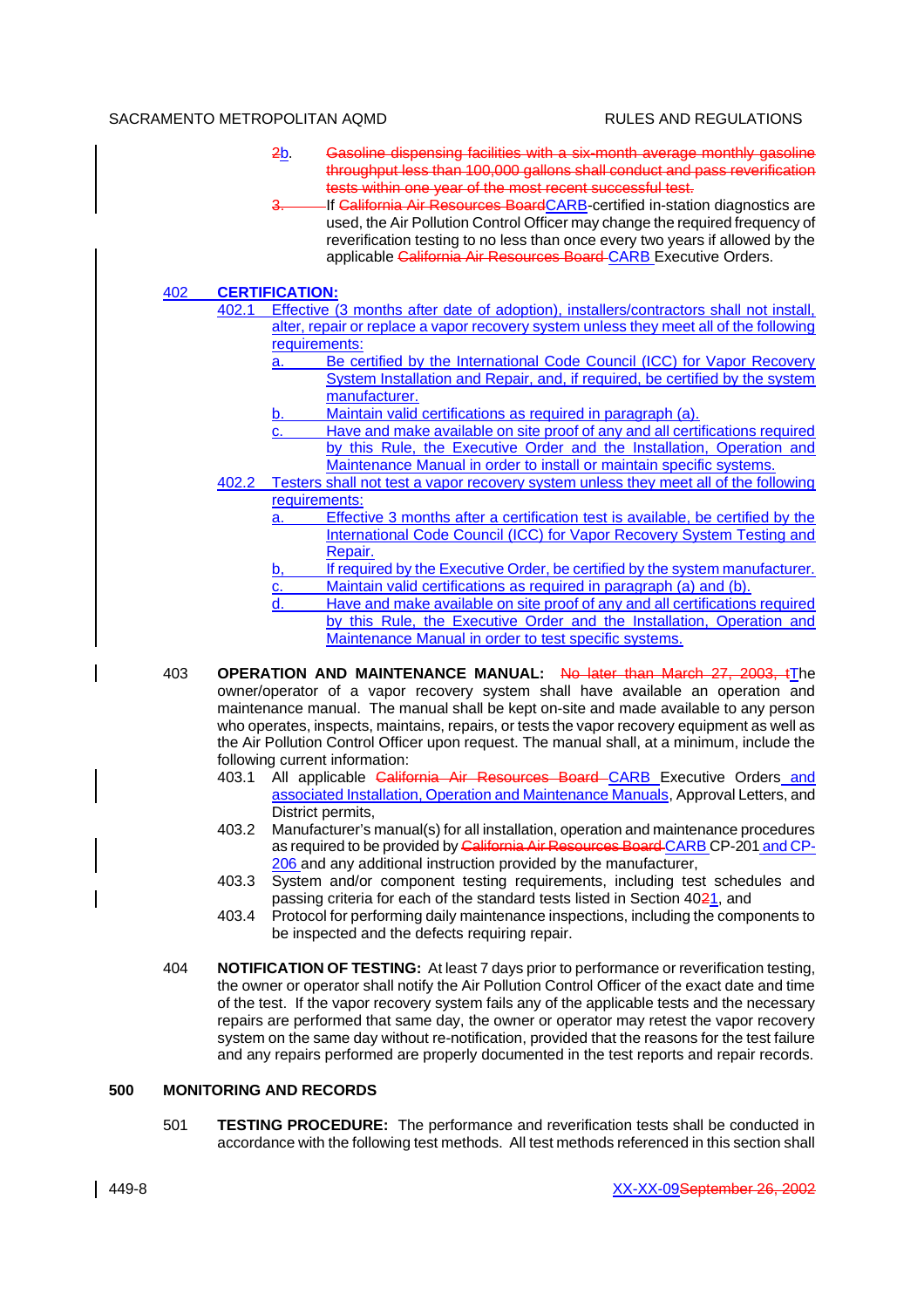be the most recent version approved by the U.S. Environmental Protection Agency, California Air Resources BoardCARB, and the Air Pollution Control Officer or as stated in the applicable Executive Orders. When more than one test method is referenced, a violation of any method is a violation of the rule.

- 501.1 Vapor pressures may be obtained from standard reference texts or may shall be determined by ASTM D-2879-97(2007), or ASTM D-323-99a06, or ASTM D5191-07.
- 501.2 Vapor tightness shall be determined using EPA Reference Method 21-or California Air Resources Board TP-204.3.
- 501.3 The static pressure (leak decay) test shall be performed according to the Bay Area Air Quality Management District Manual of Procedures, Source Test Procedure ST-30 or California Air Resources Board CARB TP-201.3, or TP-201.3B, or TP-206.3, as applicable.
- 501.4 The dynamic back pressure test shall be performed according to the Bay Area Air Quality Management District Manual of Procedures, Source Test Procedure ST-27, or California Air Resources BoardCARB TP-201.4
- 501.5 The air-to-liquid volume ratio of a Phase II vapor recovery system shall be determined by California Air Resources BoardCARB TP-201.5.
- 501.6 The liquid removal rate of a Phase II vapor recovery system shall be determined by the Bay Area Air Quality Management District Manual of Procedures, Source Test Procedure ST-37, or California Air Resources BoardCARB TP-201.6.
- 501.7 Only calibrated equipment meeting the calibration range and intervals specified by California Air Resources BoardCARB and the equipment manufacturer shall be used to conduct any performance or reverification test.
- 501.8 Those vapor recovery systems whose CARB Executive Orders specify different tests to be performed instead of, or in addition to, the referenced test methods, or which, by their design, preclude the use of the referenced test methods, shall be tested in accordance with the test procedures specified in the applicable CARB Executive Orders or their equivalents as approved by the APCO and EPA.
- 501.9 MULTIPLE TEST METHODS: When more than one test method or set of test methods is specified for any testing, a violation of any requirement of this rule established by any one of the specified test methods or set of test methods shall constitute a violation of this rule.
- 502 **RECORDKEEPING:** A person subject to this rule shall maintain the following records on-site and make them available for review by the Air Pollution Control Officer immediately upon request.
	- 502.1 Results of the tests specified in Section 4021 shall be delivered to the Air Pollution Control Officer within thirty (30) days of the completion of the test. The test results shall contain the following information:
		- a. Name, location, address, and telephone number of the facility tested, and Sacramento Metropolitan Air Quality Management District permit number
		- b. Name, address and phone number of the person or company performing the test
		- c. Date of the test
		- d. Test data
		- e. Number of nozzles tested
		- f. Number of tanks tested
		- g. Statement of pass or fail
	- 502.2 Daily maintenance inspection reports shall include at least the following:
		- a. Date and time of inspection
		- b. List of defects from the California Code of Regulations, Title 17, Part III, Chapter 1, Subchapter 8, Section 94006 VRED List that are applicable to the vapor recovery equipment and have a verification procedure of "direct observation" or "direct measurement"
		- c. Notation by person performing inspection whether each defect is present
		- d. Description of any defects discovered
		- e. Action taken upon discovery of a defect
		- f. Name and signature of person performing inspection